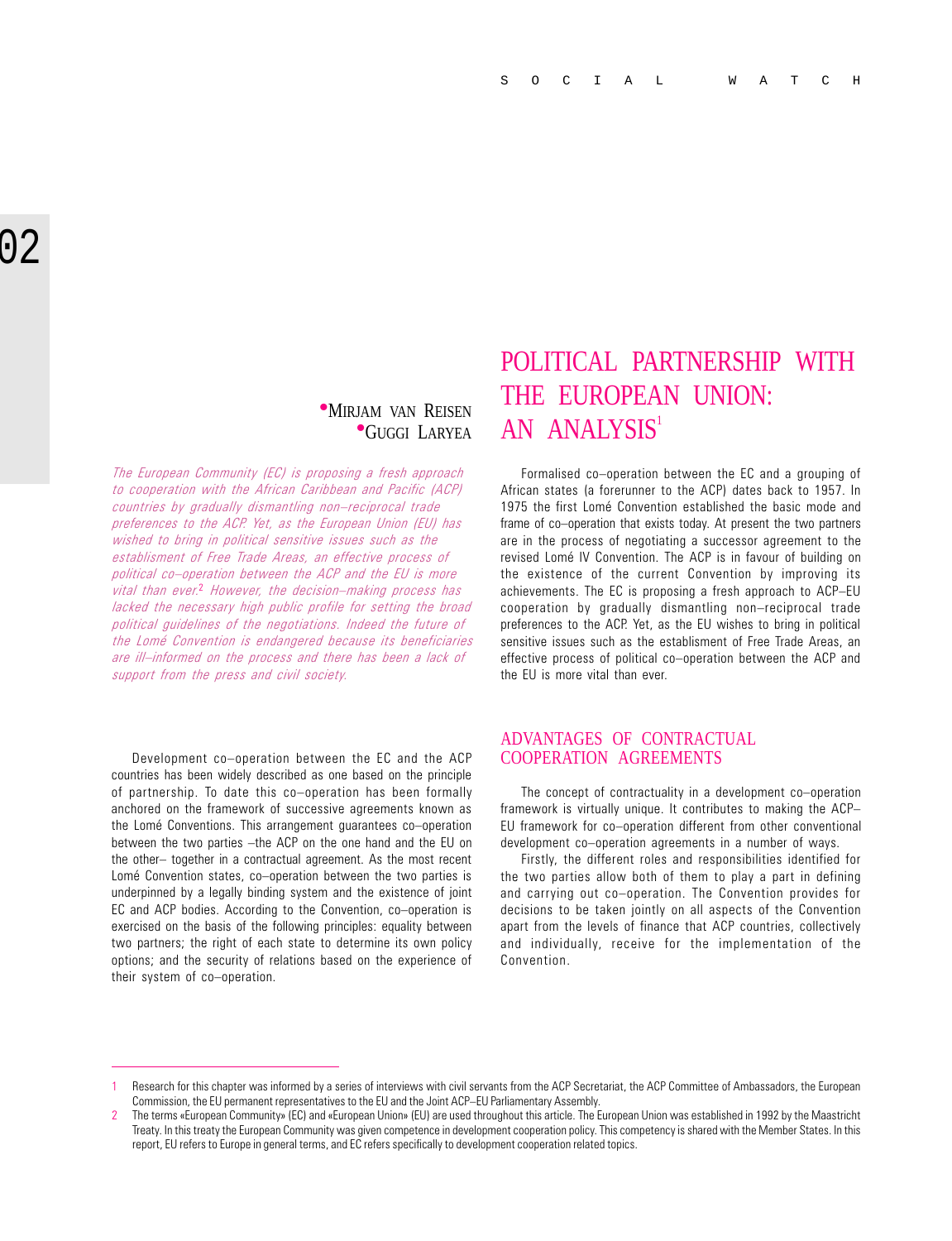Secondly, the contractual nature of the agreement ensures a certain degree of predictability by spelling out the terms of the contract in the form of clear rules of co-operation and responsibilities of both parties. It also informs the ACP of the amount of finance they can expect to receive over a given period of time. In earlier conventions, exact amounts of finance for ACP countries, corresponding with five year national indicative programmes, were virtually guaranteed.3

Finally the contractual nature of the partnership necessitates that both partners agree to implementing policies in a common direction. As «ownership» of policies by developing countries' governments is seen as crucial for the success of any development co-operation, emphasis is given to political dialogue as a means of clarifying and setting the responsibilities of both parties and conditions of the agreement.

The Lomé IV bis Convention assigned the role of conducting an enlarged political dialogue to the Joint Council of Ministers. This dialogue may take place outside the framework of the Convention. It calls for procedures for dialogue to be made as flexible as possible to allow it to take place at global, regional, sub-regional and country level. This may include Troika meetings (current presidency of the council plus former and next presidencies) and senior officials meetings. This arrangement is intended to allow the Joint Council to better address specific problems when they arise.

#### WILL THE EU FORCE FREE TRADE AREAS UPON THE ACP?

The vigorousness and effectiveness of the political process will depend on the actual manner in which both parties arrive at decisions through their respective and joint institutions. It is obvious that faults or constraints in the decision-making process can strongly undermine credibility of the partnership. Similarly, inequality in the bargaining power of the parties may subvert the agreement process.

This problem is illustrated by a comment from a civil servant working for an EU institution who mentioned that, once agreement is reached on the successor Convention of Lomé, the EU Council will unilaterally decide on the Regional Economic Partnership Agreements (REPAs) it is proposing for non-LDC ACP countries. Hence the ACP countries would be forced to accept proposals they have so far rejected. They would be forced into non reciprocal trade preferences.

Although it may benefit EU countries, this corrupted political process would undermine credibility and trust for future co operation between the partners. It may also result in decisions that have not been adequately considered. In the case of the REPAs,

for instance, many observers question their feasibility and appropriateness for the ACP. These observers include independent experts commissioned by the European Commission to conduct a study on the feasibility of REPAs.

A sound political process is in essence designed to ensure that decisions are taken in a responsible and considered manner with the support of the main constituencies affected by the measures decided on.

Because policy decisions are reached by consensus, the negotiating process may appear time consuming. However, the political process that the parties engage in helps to establish a common point of departure for the joint implementation of policies in Southern countries with the support of the Northern governments. Reaching such common understanding should be a vital element of any co-operation agreements between donors and recipients.

## CONSTRAINTS TO PARTNERSHIP WITHIN THE DECISION–MAKING PROCESS

The accountability of the ACP-EU decision-making process is seriously hampered by the fact that the principal decision making body, the ACP-EU Joint Council of Ministers, is not accountable to any of the joint bodies, not least the Joint Parliamentary Assembly. The role of the Joint Parliamentary Assembly within the decision–making process is almost marginal. It has no legislative, budgetary or control functions.

The decision-making process also seems deficient in transparency. The Joint Council Ministerial meetings, by their nature, are closed. Thus there is no automatic means for citizens of both partners to be informed on how broad decisions were arrived at, or how the different parties to the Convention voted on the broad major issues. Documents from the proceedings of Council meetings are not made accessible to citizens and other observers.

Finally, there is no formal avenue in the process of decision making for civil society to play consultative or informative roles in the process. This reduces the credibility of the decision-making bodies who are supposed to be taking decisions on behalf of their citizens.

As a result, the decision-making process lacks the high public profile needed for setting broad political guidelines for the negotiations. Indeed the future of the Convention is endangered because its beneficiaries are ill-informed on the process and there has been a lack of support from the press and civil society. Since public interest and understanding is vital for sustaining the Lomé process, the decision-making process should be given a stronger political profile to engage the public in both parties.

<sup>3</sup> In the last revision of the Convention the EU sought to make funding more conditional on the ACP meeting certain criteria.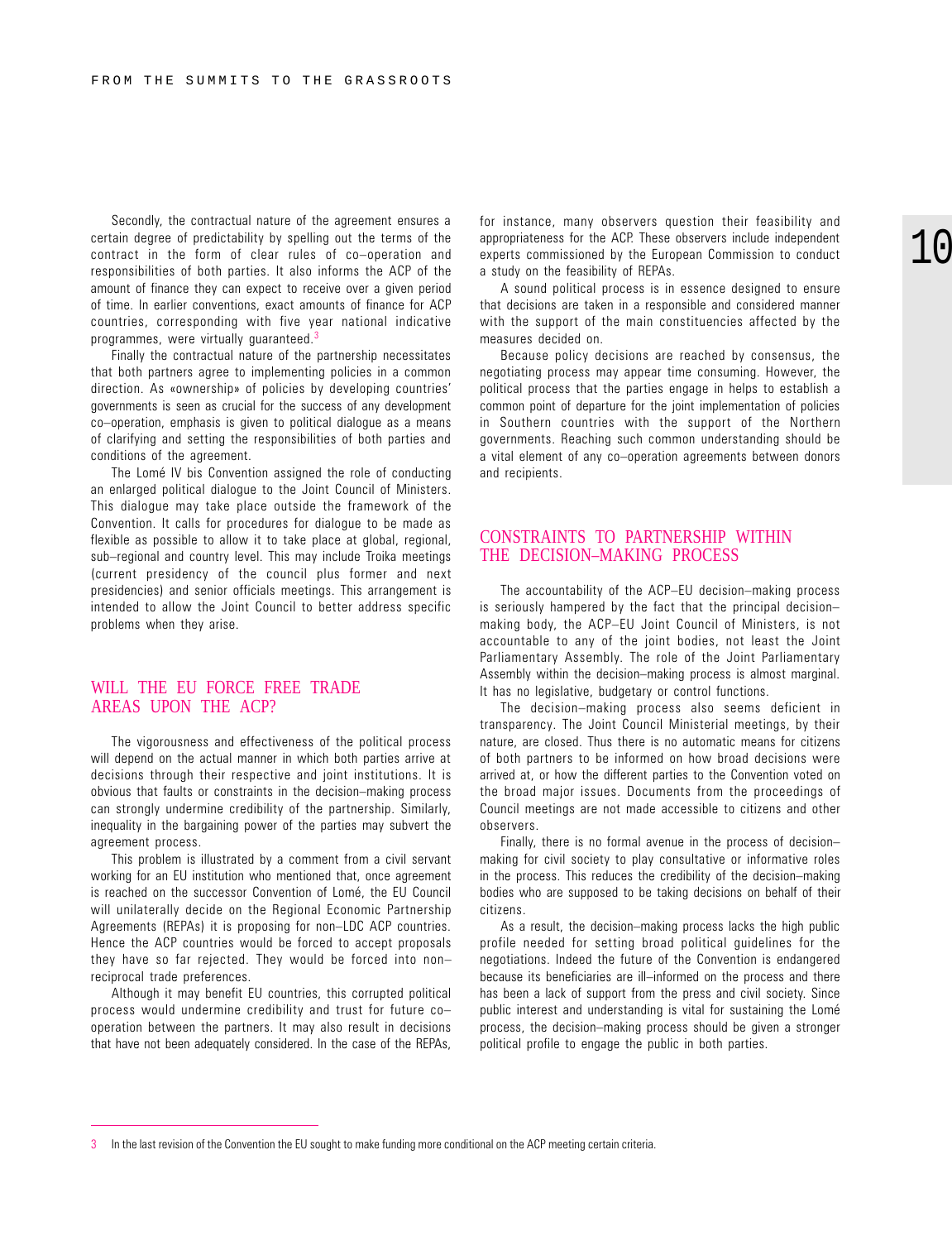

#### **Decision-making structure of the ACP-EU Cooperation Agreement**

Note: the ACP-EU Joint Political Assembly does not exist, but in this chapter it is argued that its establishment would increase the accountability and transparency of the political decision-making process. At present the ACP-EU Joint Parliamentarty Assembly does not have control functions, as it should have.

#### NEGOTIATING POSITIONS FOR A NEW AGREEMENT

Both the current ACP and the EU's negotiating directives for a new Agreement<sup>4</sup> make a number of proposals for expanding the cooperation agreement to encompass a wider political process. They both call for political dialogue to be extended beyond the objectives of the Convention to all questions of common interest to both parties.<sup>5</sup> In addition to typical donor concerns such as peace and stability and the arms trade, one

issue the ACP is keen on discussing is the treatment of its migrants in the EU.6

The ACP, in its mandate and in the early stages of the negotiations, is calling for the creation of two new institutions, namely a Heads of State Summit and a Council for Foreign Ministers. This reflects the wish to accord the Lomé agreement greater importance as well as addressing the increasing emphasis on political issues. The EU-while not rejecting the rationale behind this proposal-has questioned the need for the creation of new institutions.

<sup>4</sup> The European Union Council, *Negotiating Directives for the Negotiation of a Development Partnership Agreement with the ACP countries June 1998; ACP Group,* ACP Group Negotiating Mandate, September 1998.

<sup>5</sup> A civil servant from an EU Permanent Representation identified the lack of political dialogue as the missing element in ACPEC cooperation in comparison to other EC co-operation agreements.

<sup>6</sup> According to an EU Permanent Representative the EU is reluctant to discuss this issue.